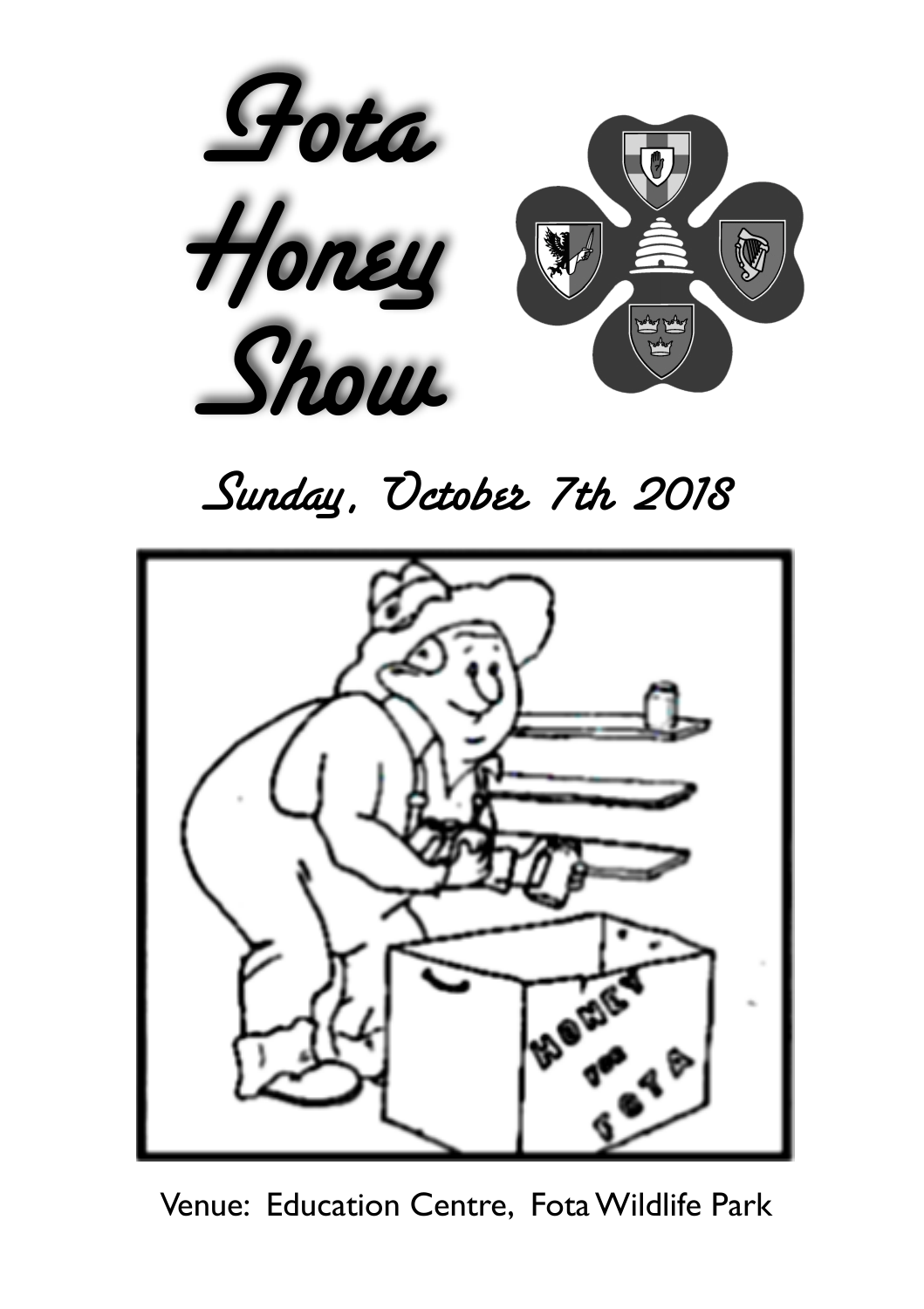## **F. I. B. K. A. Fota Honey Show Rules and Regulations**

- 1. An exhibit may not be entered in more than one class.
- 2. A judge may not be an exhibitor in any class in which he/she acts as judge.
- 3. Staging of exhibits will be by appointed stewards except in display classes.
- 4. The winner of a Perpetual Cup, Tray or Trophy may retain it until the date of the show of the succeeding year, on which date he/she will return it, cleaned, polished in good order and condition, to the Show Committee. All cups etc. shall remain the property of F.I.B.K.A. Should any cup etc. become damaged or lost during the time in which it is in the possession of the winner, such winner shall pay F.I.B.K.A. a sum of money to be decided by F.I.B.K.A. The winner shall sign a statement to that effect.
- 5. F.I.B.K.A or the Show Committee will not be responsible for loss or damage.
- 6. The decision of the judges shall be final, and there shall be no appeal.
- 7. The committee reserves the right not to award all or any of the prizes in any class. If there are only three exhibits or less, only first prize will be awarded; four exhibits, first and second prize only; but the judges may, at their discretion, award additional prizes if they consider that an exhibit is of sufficient merit.
- 8. An exhibitor shall not be entitled to more than one prize in any one class.
- 9. Gift exhibits in classes 19, 25 and 26 become the property of the Show Committee.
- 10. A label or other distinguishing mark may not be placed on any exhibit except in classes 8 and 9 where labels which conform to EU regulations must be affixed to the exhibits. Numbers should be placed 12mm from the bottom of the jar and with frames, sections, cut-comb, beeswax and polish; one number should be affixed to the exhibit and the other to the covering.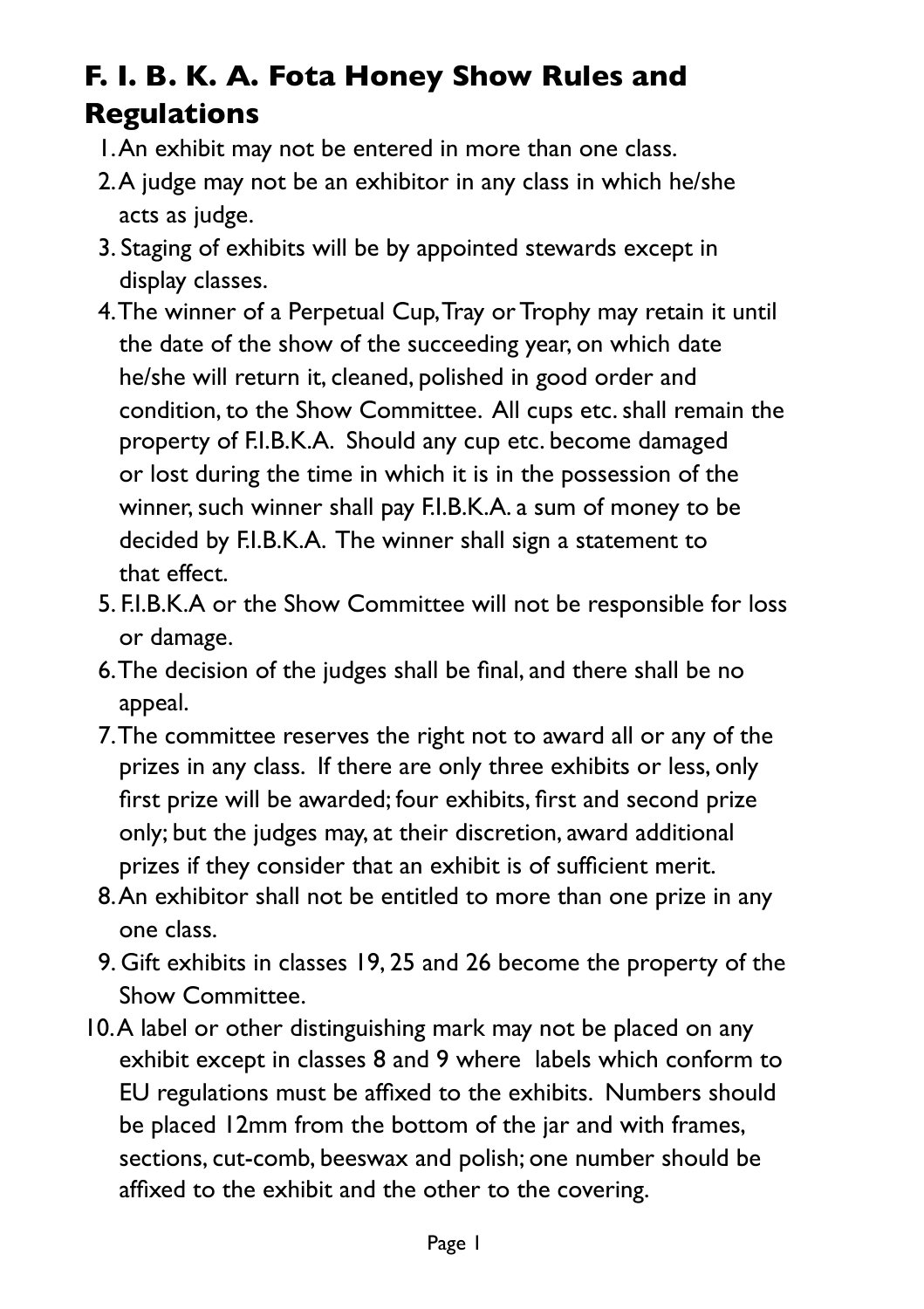- 11. The decision of the show committee on any matter relating to the Show (except judging) shall be final.
- 12. Entries must be made on the form provided and posted or emailed so as to reach the show secretary on October 3rd or by payment of a late fee of € 1.50 on October 6th before 11.45am.
- 13. Exhibits must be placed on the show benches on Saturday morning October 6th between 10.15 and 11.45am. Once an exhibitor has completed a display he/she may not re-enter the honey show room. Judging will commence at 12 noon on Saturday.
- 14. All Honey and wax exhibited must be the bona-fide produce of the exhibitors bees.
- 15. Honey colour B.S. 1656/1950 grading glasses will be used.
- 16. Run honey must be shown in either 340g or 454g plain clear glass jars. However, 227g plain clear glass jars are acceptable for classes 1, 8, & 9. Gold lacquered or F.I.B.K.A. lids must be used.
- 17. Wax may be exhibited polished or unpolished at the discretion of the exhibitor. Candles should be displayed in secure non-combustible holders.
- 18. The show will be open to the public at 2pm on Sunday 7th October. Trophies and prizes will be presented to the winners at 4.30pm. The show will close after the presentation of prizes.
- 19. Exhibits may not be removed until after the show closes, except in classes 19, 25 and 26; then only in the presence of a steward.
- 20. Sections must be enclosed in Section Cases.
- 21. Mead must be shown in clear, colourless wine bottles, without lettering, fluting, or ornamentation of any kind. Bottles must be corked with flanged stoppers which must be removable without the use of a corkscrew. Exhibitors must be over 18 years of age.
- 22. Photographs must have been taken by the entrant. The subject should be connected with beekeeping.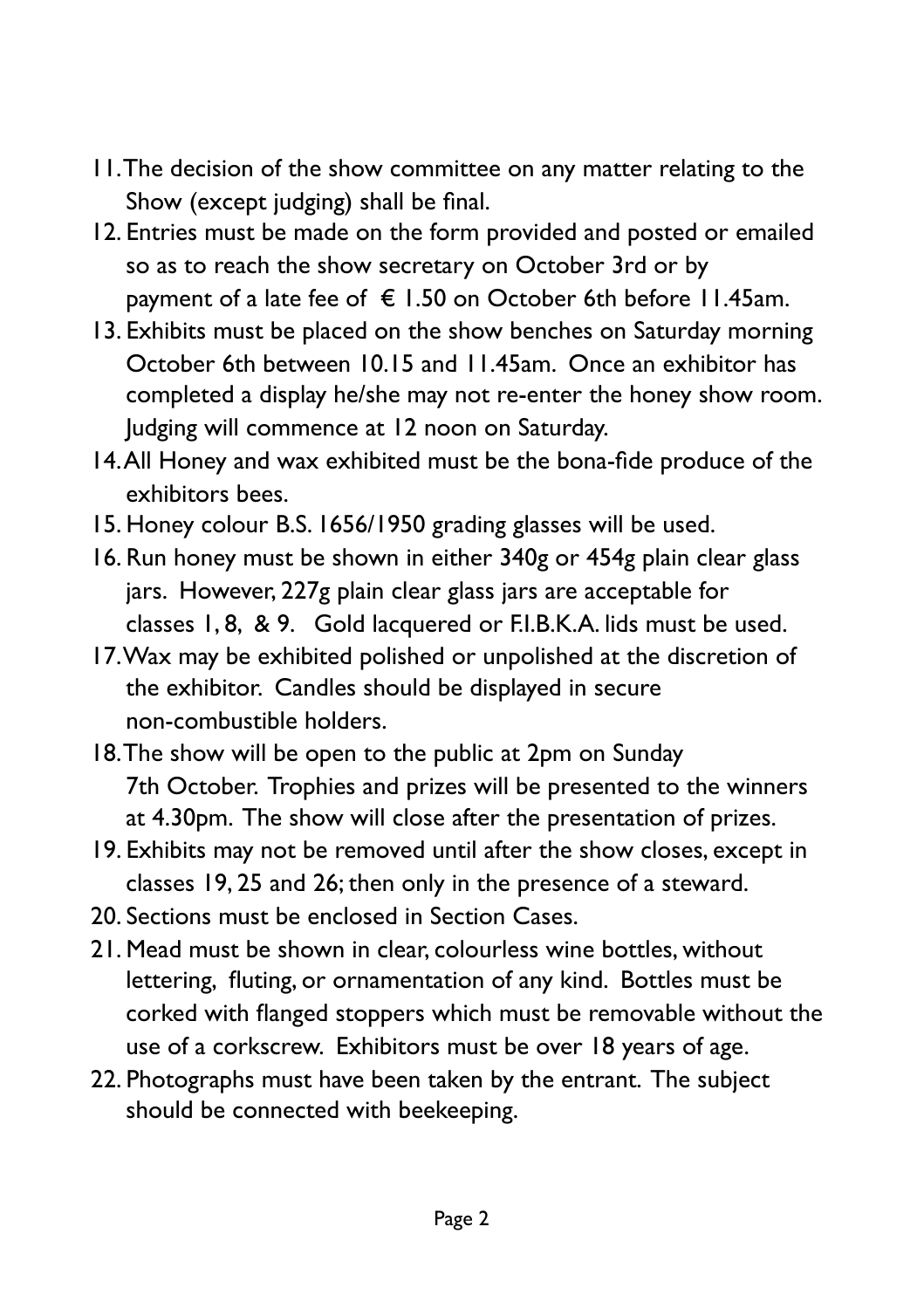## **Open Classes**

- 1. International Class: 24 jars of either light, medium, or dark honey.
- 2. Three jars of light coloured honey.
- 3. Three jars of medium coloured honey.
- 4. Three jars of dark coloured honey.
- 5. Three jars of chunk honey.
- 6. Three jars of granulated honey.
- 7. Three jars of ling heather honey.
- 8. Commercial class: 12 jars of light, medium, dark, or granulated honey, but all of the same; to be shown as offered for sale. All jars to be labelled with exhibitors own labels, including name and address. Besides the quality of the honey the attractiveness of the exhibit will be taken into consideration by the judge. Competitors to supply display stand.
- 9. Commercial class: 12 jars of light, medium, dark, or granulated honey, but all of the same; to be shown as offered for sale. All jars to be labelled with exhibitors own labels, including name and address. No stand required.
- 10. One frame, three jars of light honey and three jars of medium honey
- 11. Two sections of floral honey.
- 12. One frame of comb honey.
- 13. Two sections of heather honey.
- 14. One container of cut comb honey minimum weight 175g pack.
- 15. One cake of beeswax (not less than 227g).
- 16. Three Beeswax Candles. All made by moulding, to be displayed erect. One to be lit by the judge.
- 17. Three Beeswax Candles. All to be made by any method other than by moulding, to be displayed erect. One to be lit by the judge.
- 18. One Beeswax Model, colour permitted, candles excluded.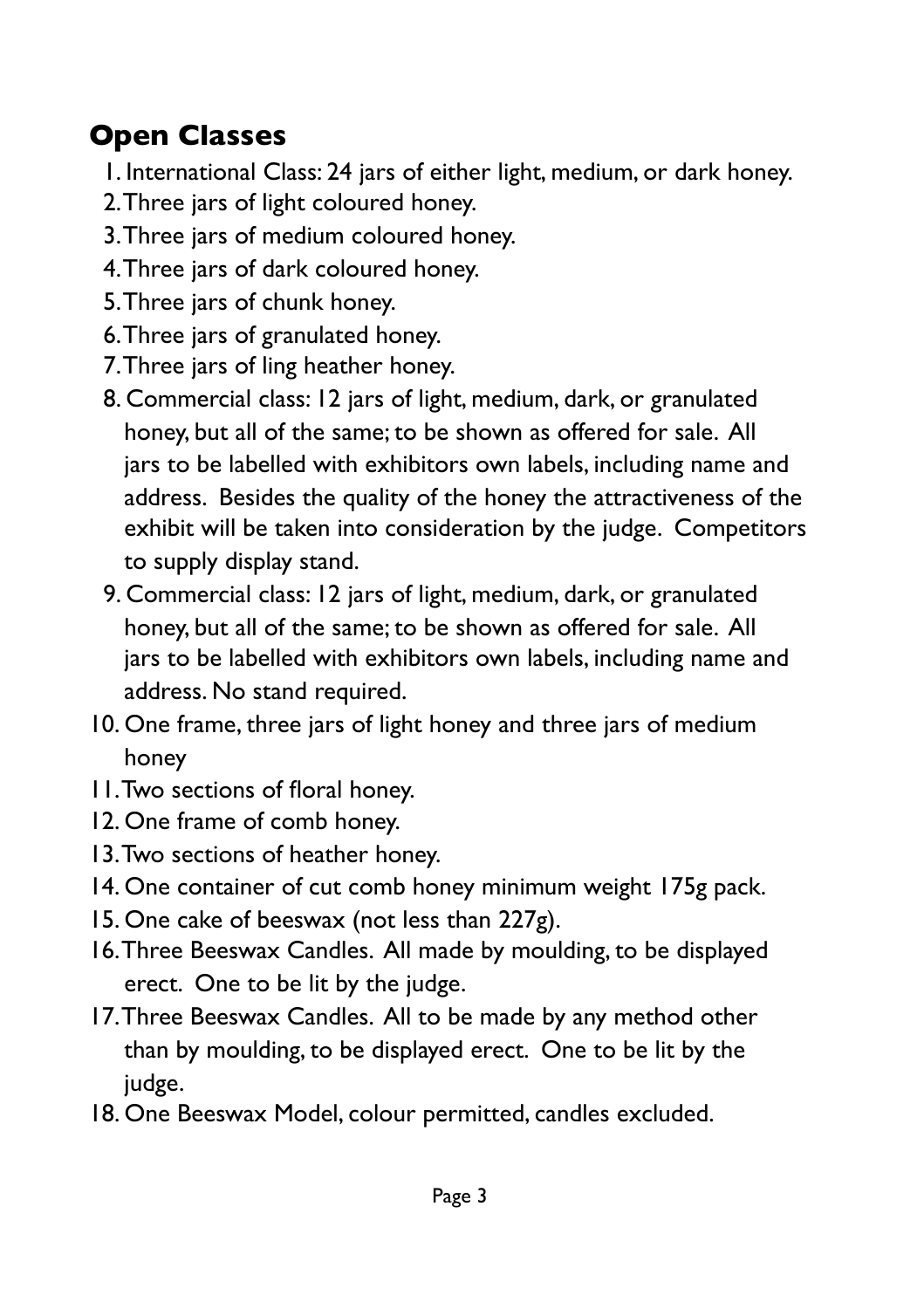- 19. Gift class: One section or one jar (may be light, medium, dark, heather, granulated, or creamed honey), class will be disposed of at the discretion of the Show Committee.
- 20. Collection of bee products; consisting of two sections, two jars of light honey, two jars of medium honey, two jars of crystallised honey, one cake of beeswax not less than 227g. All jars in this class to be of uniform shape and size. A space approximately 90cm. by 90cm. will be available for each exhibit. Exhibitors may make use of anything which they consider will add to the effectiveness of the display.
- 21. Novice: one jar of honey or one section. Only those who have not won a prize for honey at any show are eligible.
- 22. Novice: 3 jars of light, medium, dark or heather honey. Open to exhibitors who have not won a prize in any class except class 21.
- 23. Novice: 6 jars of light, medium, dark or heather honey. Open to exhibitors who have not won a prize in any class except classes 21 and 22.
- 24. Ornamental display class: Honey, beeswax, or mead, together with decorative material, coloured beeswax and any size or shape of jar which is saleable may be used. Quantity of honey to be staged to be at least 9kg. Size of exhibit not to exceed 90cm by 90cm. Rule 16 does not apply.
- 25. Gift class: Honey cake no. 1: Honey fruit cake made with 227g (8 oz.) self-raising flour, 170g (6 oz.) Irish honey, 113g (4 oz.) butter or margarine, 170g (6 oz.) sultanas, two eggs and a pinch of salt. Bake in a 6.5"-7.5" circular tin.
- 26. Gift class: Honey cake no. 2: Honey cake made with 227g (8 oz.) self-raising flour, 170g (6 oz.) Irish honey, 113g (4 oz.) butter or margarine, two eggs and a pinch of salt. Bake in a 6.5"-7.5" circular tin.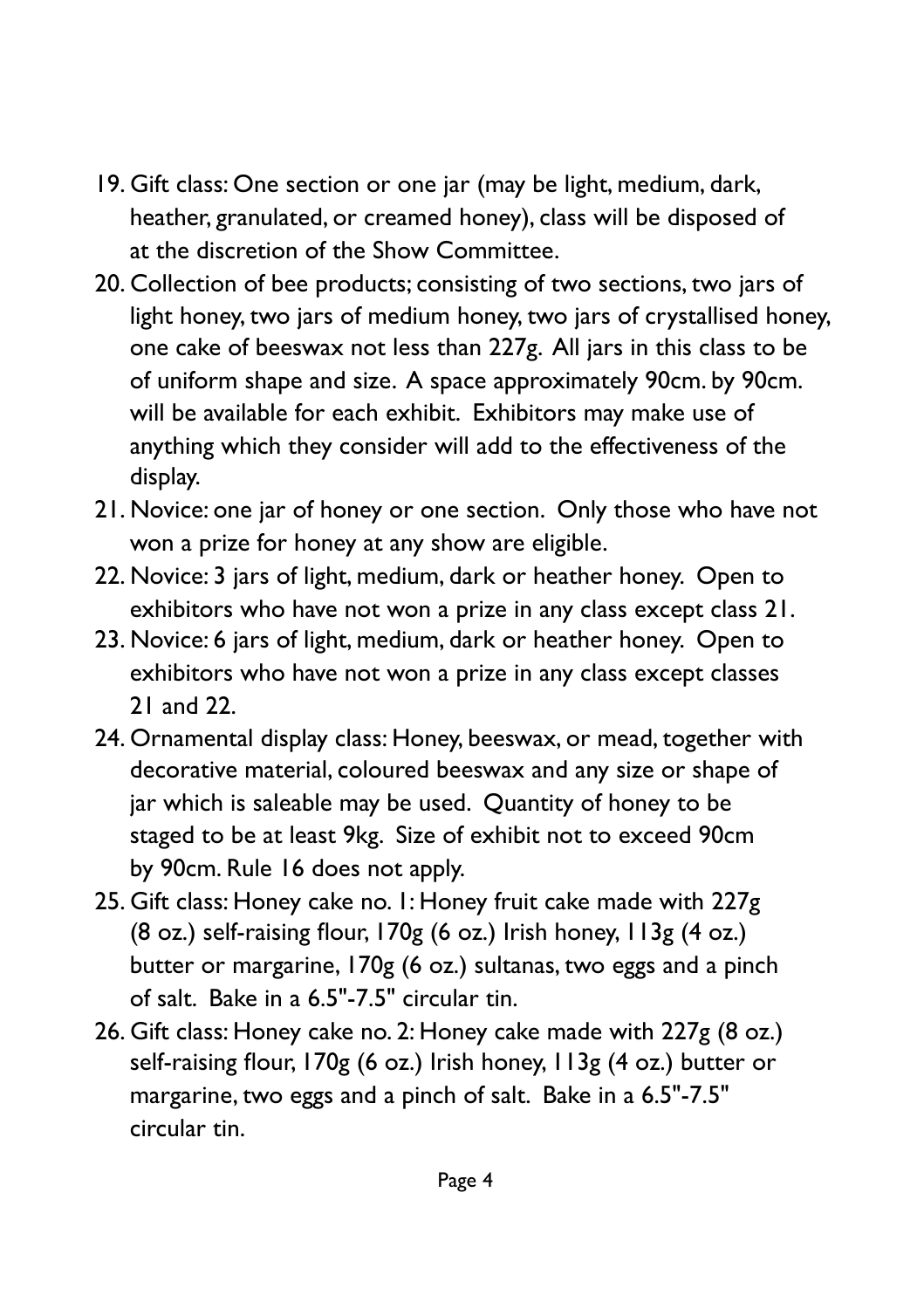- 27. One bottle of dry mead.
- 28. One bottle of sweet Mead.
- 29. By-products: Polish or furniture polish in any size jar or tin.
- 30. Miscellaneous: An interesting or instructive exhibit or new invention relating to bees.
- 31. Toffee, Caramel, or Sweets. Honey must be included in the recipe.
- 32. Photographic class: Colour transparency ( one slide per entry), Colour or Black and White print (one print per entry).

#### **Confined Classes**

- 33. Co. Cork B.K.A.: 3 jars of either light, medium, or dark honey, confined to members of the Co. Cork association.
- 34. Co. Cork B.K.A.: 3 jars of either light, medium, or dark honey, confined to members of the Co. Cork association who have not previously won a prize in the show.
- 35. East Cork B.K.A.: 3 jars of either light, medium, or dark honey, confined to members of the East Cork association.

#### **Sponsors**

The Show Committee wish to acknowledge with gratitude the generous support given by the following:

Ballymaloe Cookery School, Shanagarry, Co. Cork. Bee Supplies, 67c Heather Rd. Sandyford Ind. Est. Dublin 18. Carraig Print, Ballinbrittig, Carrigtwohill. Fota Wildlife Park. Jameson Heritage Centre, Midleton.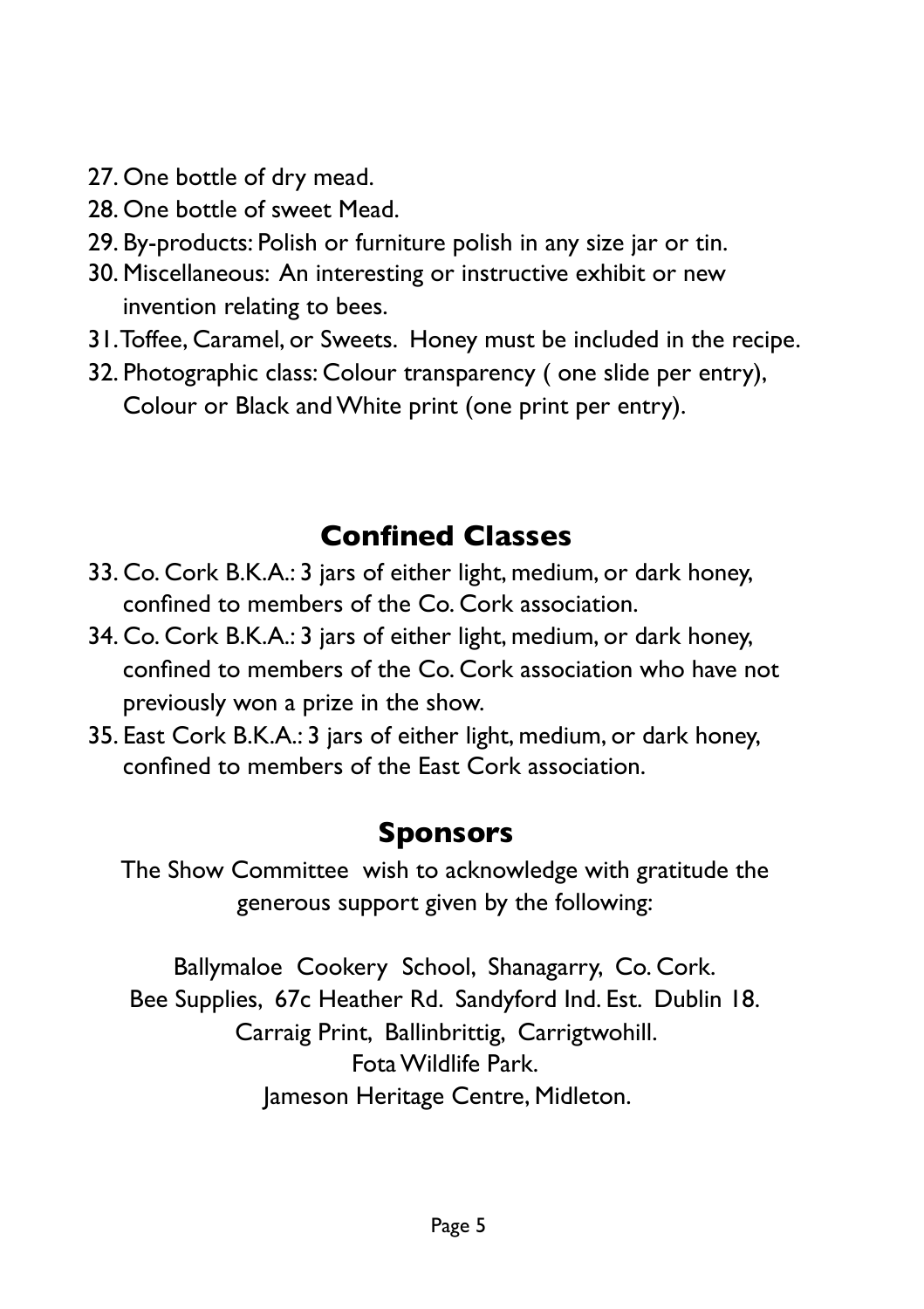#### **Trophies and Acknowledgements**

- 1 Allied Irish Banks Perpetual Cup, presented by A.I.B., 66 South Mall, Cork for Class 1.
- 2 D. J. Deasy Perpetual Cup, presented by Mr. Dan Deasy, Blackrock, Co. Dublin for Class 2.
- 3 Irish Refining P. L. C. Perpetual Cup, presented by Irish Refining P.L.C., Whitegate, Co. Cork for Class 3.
- 4 Corn de Barra, presented by Mr. Noel Barry, Ballyhooly Rd., Cork for Class 6.
- 5 County Cork Beekeepers Association Perpetual Tray, presented by County Cork Beekeepers Association for Class 8.
- 6 Bank of Ireland Perpetual Cup, presented by Bank of Ireland, Main Street, Midleton, Co. Cork for Class 9.
- 7 Pat Barry Perpetual Cup, presented by Mr. Pat Barry, Pouladuff Rd., Cork for Class 10.
- 8 Bee Garden Trophy, presented by The F.I.B.K.A. for class 11.
- 9 Michael Woulfe Trophy, presented by Mr. Michael Woulfe, Midleton, Co. Cork for class 12.
- 10 Mitsui Denman Ltd. Perpetual Cup, presented by Mitsui Denman Ltd., Little Island, Cork for Class 14.
- 11 Noel Power Trophy, presented by Mr. Noel Power, Ballincollig, Co. Cork for Class 15.
- 12 Liam Grainger Memorial Cup, presented by The Grainger Family, Passage West for Class 19.
- 13 National Irish Bank Ltd. Perpetual Cup, presented by National Irish Bank Ltd., 71 South Mall, Cork for Class 21.
- 14 East Cork Beekeepers Association Trophy, presented by East Cork Beekeepers Association for Class 22.
- 15 P.J. Ahern Perpetual Cup, presented by Mr. P.Ahern, Model Farm Rd., Cork for Class 23.
- 16 County Cork Beekeepers Association Perpetual Cup, presented by County Cork Beekeepers Association for Class 32.
- 17 Michael O'Callaghan Perpetual Cup, presented by Mr. Michael O'Callaghan, Riverstown, Cork for Class 33.